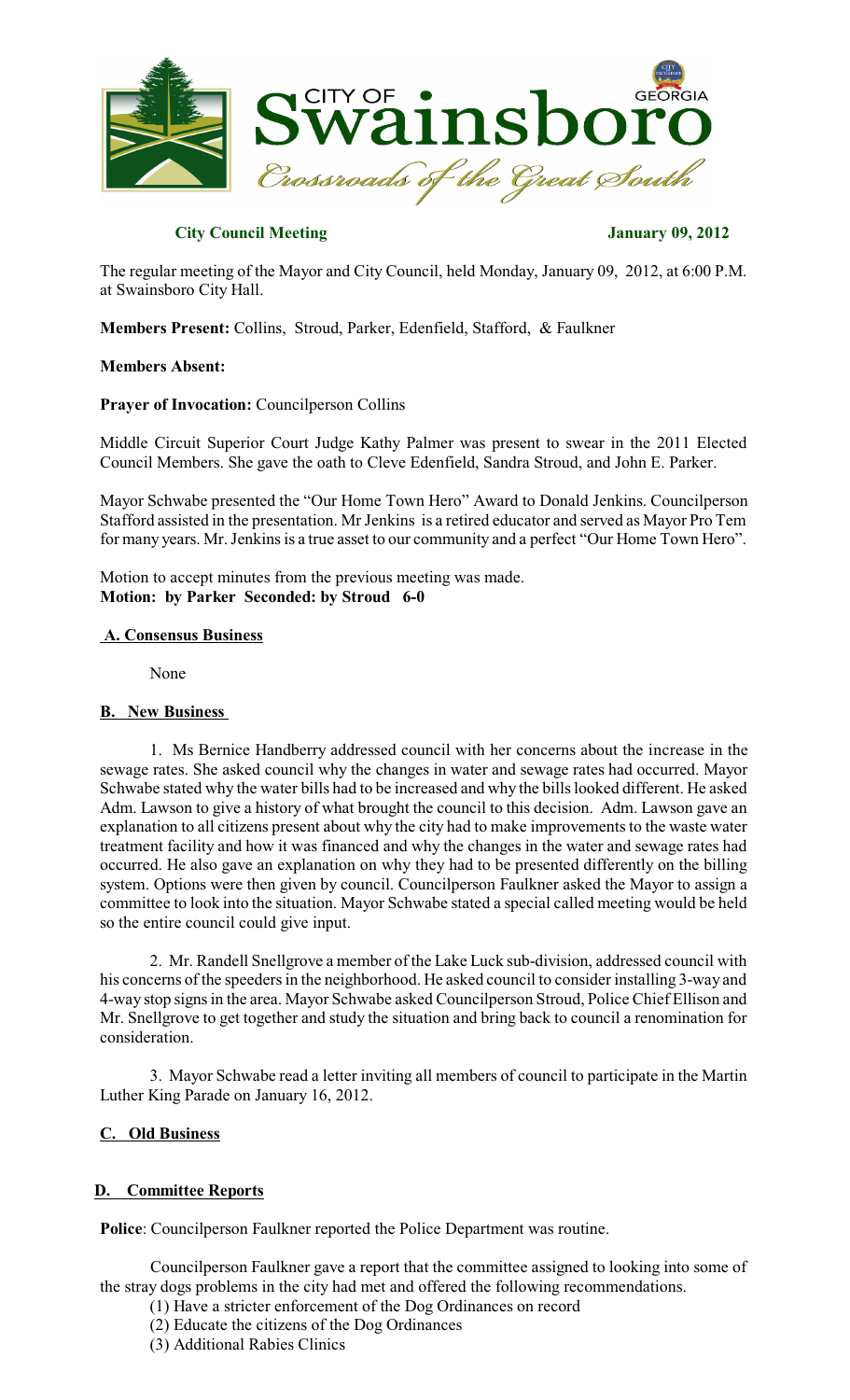(4) Identify the problem areas concentrating enforcement to help resolve the issuesin those areas.

Chief Ellison, Shari Watt, and Betty Gambrell from the Animal Control Committee were present and offered information to council on the problems. Mrs. Watt gave council a report of the 2011 statistics from the animal shelter.

Councilperson Faulkner stated that the committee would also look at the progress made in 30 days.

**Executive:** Councilperson Stroud had no report.

**Public Works:** Councilperson Parker reported as follows: Repairs on roads and ditches.

Adm. Lawson reported that the city had received its 2012 LMIG list of streets that would be paved by the Georgia Department of Transportation in the up coming year. The list of streets are;

- 1). Miller Drive
- 2). Oaklawn Drive
- 3). Popular St.
- 4. Short St.

Fire: Councilperson Stafford reported everything routine. Councilperson Stafford read a Resolution honoring three Firefighters who had saved the life of a Swainsboro citizen in a recent house fire. The three Firefighters that were honored were James Ward, Matt Hendrick, and Brian Elbert. The Firefighters were present at the begin of the meeting but were paged out to a structure fire. The Resolutions will be presented to these Firefighters at a later date.

Councilperson Stafford presented the 2011 year end report on the fire calls.

**Recreation:** Councilperson Collins reported everything routine. She reported on January 12<sup>th</sup> a Blood Drive would be held at the Community House.

## **Airport:** No Report

**Water & WW:** Councilperson Edenfield ask Danny with OMI to give council an update on the sewage projects.

**Downtown Development:** Lynn had no report.

**Administrative:** Councilperson Stroud reported that we are still waiting on the credit card company in order for the city to take credit cards but it should be completed by the end of the month.

Councilperson Stroud reported that the computer in the Building Department has been replaced.

**Mayor :** Mayor Schwabe had no report.

Mayor Schwabe informed council it wastime to elect a new Mayor Pro Tem and he thanked Councilperson Collins for her service as Mayor Pro Tem in 2011. Councilperson Faulkner was nominated and no one had any opposition.

Mayor Schwabe requested an executive session to discuss a land acquisition issue. Motion was made and roll call vote all in favor.

#### AFFIDAVIT

Personally appeared before the undersigned attesting officer, duly authorized to administer oaths, Charles Schwabe, who, after being duly sworn, deposes and on oath states the following:

**I was the presiding officer of a meeting of the Swainsboro City Council held on the 9th day of January, 2012. That it is my understanding that O.C.G.A \$50-14-4(b) provides as follows:**

**When any meeting of an agency is closed to the public pursuant to subsection (a) of this Code section, the chairperson or other person presiding over such meeting shall execute and file with the official minutes of the meeting a notarized affidavit stating under oath that the subject matter of the meeting or the closed portion thereof was devoted to matters within the exceptions provided by law and identifying the specific relevant exception.**

**The subject matter of the closed meeting or closed portion of the meeting held on the 9th day of January, 2012, which was closed for the purpose of land acquisition requested by Mayor Charles Schwabe as allowed by O.C.G.A., Title 50, Chapter 14, was devoted to matters within those exceptions and as provided by law.**

**This affidavit is being executed for the purpose of complying with the mandate of O.C.G.A. S50-14-4(b) thatsuch an affidavit be executed.**